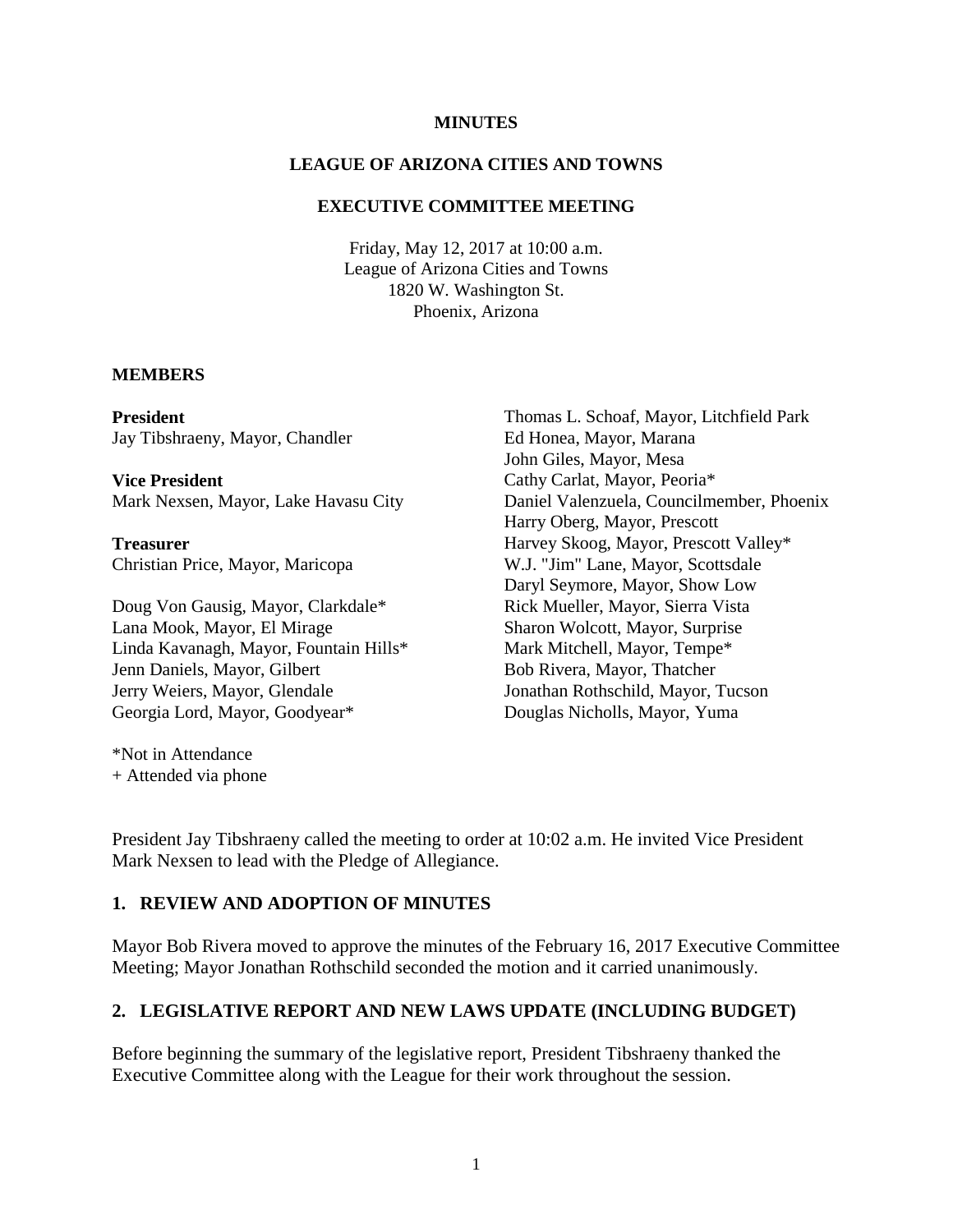President Tibshraeny then gave the floor to League Executive Director Ken Strobeck. Executive Director Strobeck thanked the Executive Committee and discussed some of the issues that affected cities and towns throughout the legislative session. Mr. Strobeck also thanked the efforts of staff and introduced Legislative Director Patrice Kraus. Legislative Director Kraus then thanked staff, including League contract lobbyists, and public relations counsel.

Ms. Kraus then discussed some of the larger issues that were brought up during the session. She indicated that several major issues including construction sales tax, university bonding and retirement had been addressed.

She discussed HB 2521, Representative Cobb's TPT reform bill, which would have eliminated construction sales tax and shifted to a materials-only tax. This bill was managed to be kept from Committee of the Whole. Ms. Kraus indicated that the success for this was due largely to the work that had been done all interim long with the Construction Sales Tax Task Force and the data compiled by League Tax Policy Analyst Lee Grafstrom. She said that this issue would likely come up in future sessions so they planned to reconvene the Task Force and continue to develop some data, hoping to finalize their report before the beginning of the next legislative session.

Ms. Kraus also touched on the two major PSPRS bills from this session, noting that the issues centered on pooling and local boards. She indicated they had reached an agreement on pooling; the negotiation allows for plans with 251 or more active members to have individual plans and all the smaller police and fire departments would be pooled into one group with the same contribution rate.

Additionally, Ms. Kraus discussed the university bonding proposal that had been included by the Arizona Board of Regents and the League fought all year. She told the Executive Committee that they had done an analysis of the long-term cost of this proposal, which exposed some of the reasons why the universities wanted to move forward. In the end, the universities did receive \$27 million per year plus two percent growth for 25 years, but they can only use the money solely for bonding purposes. She indicated this was a good state-wide policy and a good solution.

Ms. Kraus also reviewed the budget, highlighting HURF and indicating that there is intent to start increasing appropriations to DPS and wean off the HURF sweeps. She also reminded the Executive Committee that the League was able to work on amending a number of bills, including the negotiations of two small cell bills. They also negotiated bills relating to Communities Facilities Districts (CFDs) and Government Property Lease Excise Tax (GPLET) that resulted in good compromises.

Ms. Kraus highlighted bills that had been defeated, including a bill that said cities and towns could not own motels or hotels.

One bill we were unable to defeat was Senate Bill 1152, which says that if a city or town increases their sales tax at an election, they have to hold the election in the even-numbered year fall cycle. This bill is intended to provoke a new lawsuit challenging the authority of Charter Cities in Arizona and supporters are hoping the court, with two additional members, will decide against Charter authority.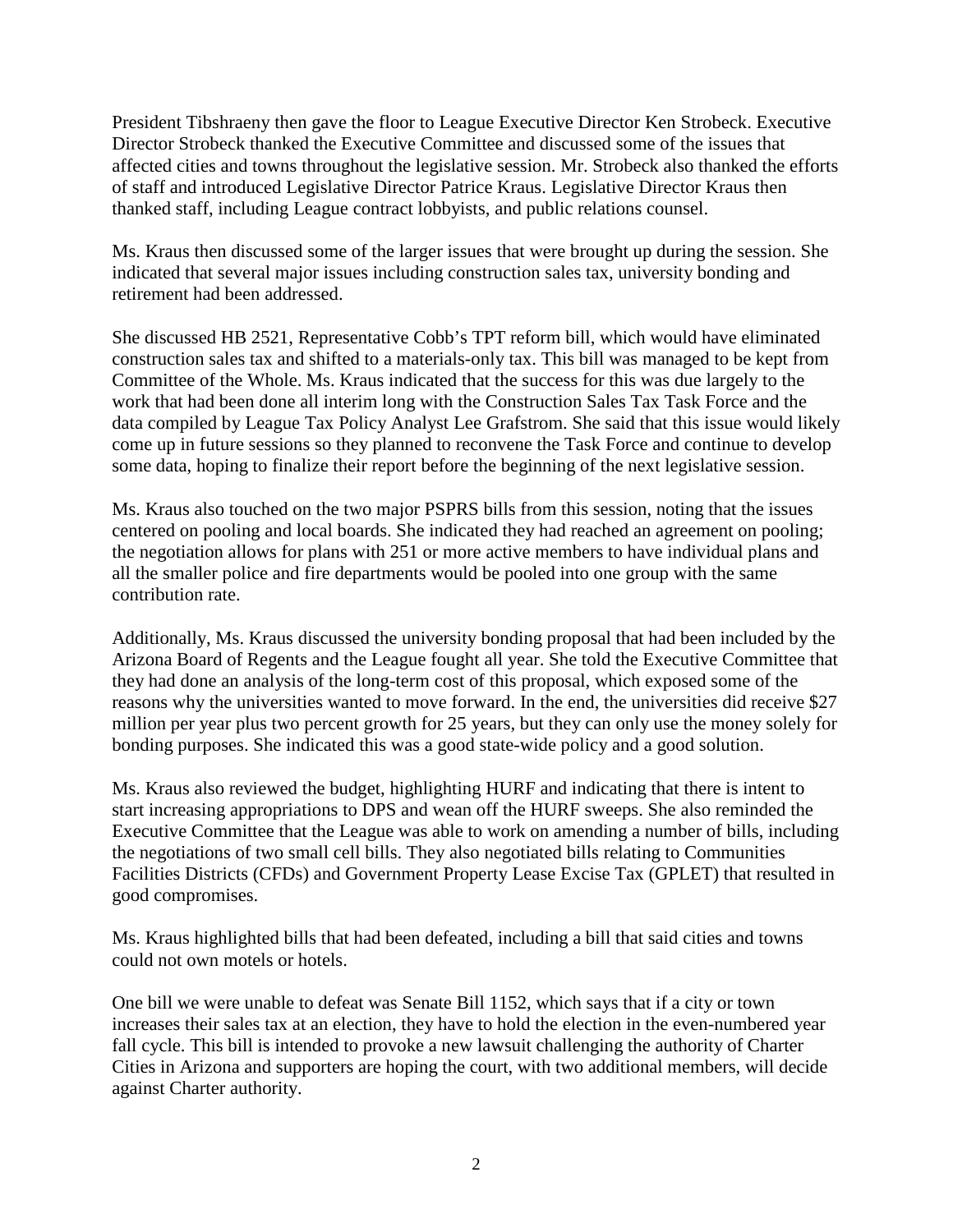The League did send a veto request to the governor, as we felt it was important the governor and the public knew our concerns.

Mr. Strobeck thanked everyone for participating in the legislative update calls on Monday mornings and for reading the League Bulletin. He specifically remarked that when a legislative alert or call to action was sent out, he noticed that people were responding and making calls to their legislators, which really makes a difference when all members speak with one voice.

## **3. LEAGUE BUDGET FOR 2017-2018**

President Tibshraeny welcomed Mayor Tom Schoaf, chairman of the budget committee to report on the League Budget for 2017-2018.

Mayor Schoaf noted that the budget was similar to the previous fiscal year, with some changes reflected for compensation and benefits changes. He did note that they were projecting a revenue shortfall of \$33,000 if all expenditures were spent. Mayor Schoaf reminded the Executive Committee that last year they expected a budget deficit of \$18,000 and ended up with a surplus. He did recommend budgeting for a small use of revenue reserves.

Mayor Schoaf moved to approve the League FY18 budget; Mayor John Giles seconded the motion and it carried unanimously.

*The Executive Committee recessed to move into the League Property Corporation Meeting.* 

*President Tibshraeny resumed the meeting to order at 10:30 a.m.* 

## **4. LEAGUE BUILDING SUBCOMMITTEE**

President Tibshraeny introduced League Executive Director Ken Strobeck to report on the League Building Subcommittee.

Executive Director Strobeck informed the Executive Committee that the League Building Subcommittee had reviewed some proposals for building improvements and the latest round of estimates was included in the packets. Mr. Strobeck reminded the Committee that the building was showing its age and significant systems such as heating and air conditioning that would be nearing the point of needing replacement. Other items to potentially improve or replace would including lighting, ventilation system, walls and workspace areas. The proposal was to rebuild the entire interior of the building, leaving the exterior virtually unchanged. He also indicated that the proposal would allow for some modernizations that would better energy efficiency and improve heating and ventilation systems.

Mr. Strobeck reminded the Executive Committee that several years ago, the Executive Committee had looked at a \$15 million project to demolish and rebuild with a multi-story building and parking garage; this new project would be about \$2.5 million and would make modernizations to the current building. He also noted that the League's electric bill is quite expensive due to inefficient lighting and heating/ventilation units and that they had to do some major work with the elevator this year, which was a large unexpected expense that was incurred.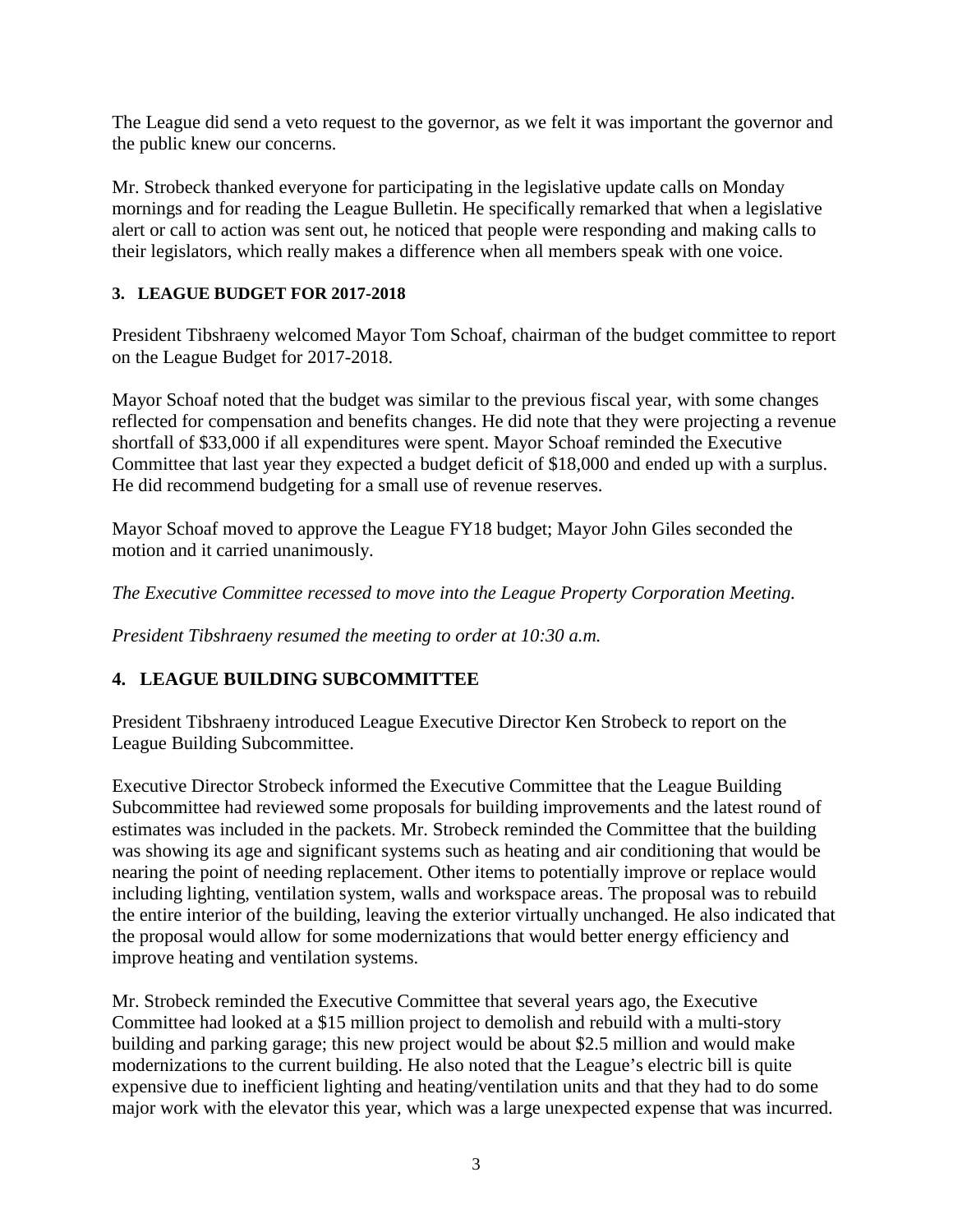He reminded the Executive Committee that a League Building Subcommittee was created to indicate interest in the project, but they needed the buy-in of the whole Executive Committee in order to proceed with a discussion of the mechanism of financing.

Mr. Strobeck then turned the floor to League Building Subcommittee Chairman Mayor Schoaf.

Mayor Schoaf indicated that the subcommittee had decided to move from trying to build a new building and decided to renovate the interior based on cost. The cost will still be very significant, but will provide cost-savings to the League with energy savings. He also noted that the subcommittee felt that there would be a variety of benefits that would be indirect, with a more productive and satisfied staff and perhaps a better ability for the League to attract new staff in the future if they have a better facility from which to work.

Mayor Schoaf noted that the subcommittee wanted to present their opinion to the full Executive Committee and ask if they felt the buy-in for the \$2.5 million remodel, and additionally if they were to add that expense, that they discuss a potential dues assessment. He told the Committee that a dues assessment would simply assess everyone an extra amount of dues and spread it over a few years, so that the fees wouldn't come out of any one particular year. Mayor Schoaf said this particular method of financing would make it so that the League would not have any interest on payments. He also indicated that they had looked into the option of bonding. He asked the Executive Committee for their input.

The Executive Committee discussed the option of bonding, which would also require a dues assessment; however, it would be smaller amounts over a longer period of time. Mayor Schoaf also indicated that they would be required to get different proposals on the bond itself. He also discussed the possibility of closely matching per-year bonding costs with the savings in energy costs that would likely come from this project.

Mayor Schoaf said that there was still a lot of work to put into the project and the Subcommittee wanted to get some assurance from the Executive Committee that there was still interest and that the Subcommittee should continue to do research and move forward.

The Committee discussed several options for refurbishment, the possibility of replacing smaller systems individually and prioritizing items of need and with the most cost efficiency, as opposed to doing one renovation all at once.

The Committee did agree that the location of the building was essential to the work of the League and its proximity to the Capitol was ideal.

Several mayors indicated that they did not feel comfortable issuing an assessment at this particular financial time, however, many felt that they would like to move forward in some capacity and begin to look into some cost estimates.

Mayor Lane said that he felt bonding was the best option, as it would spread the cost over a period of time and keep cost assessments down. He also noted that some of the refurbishment of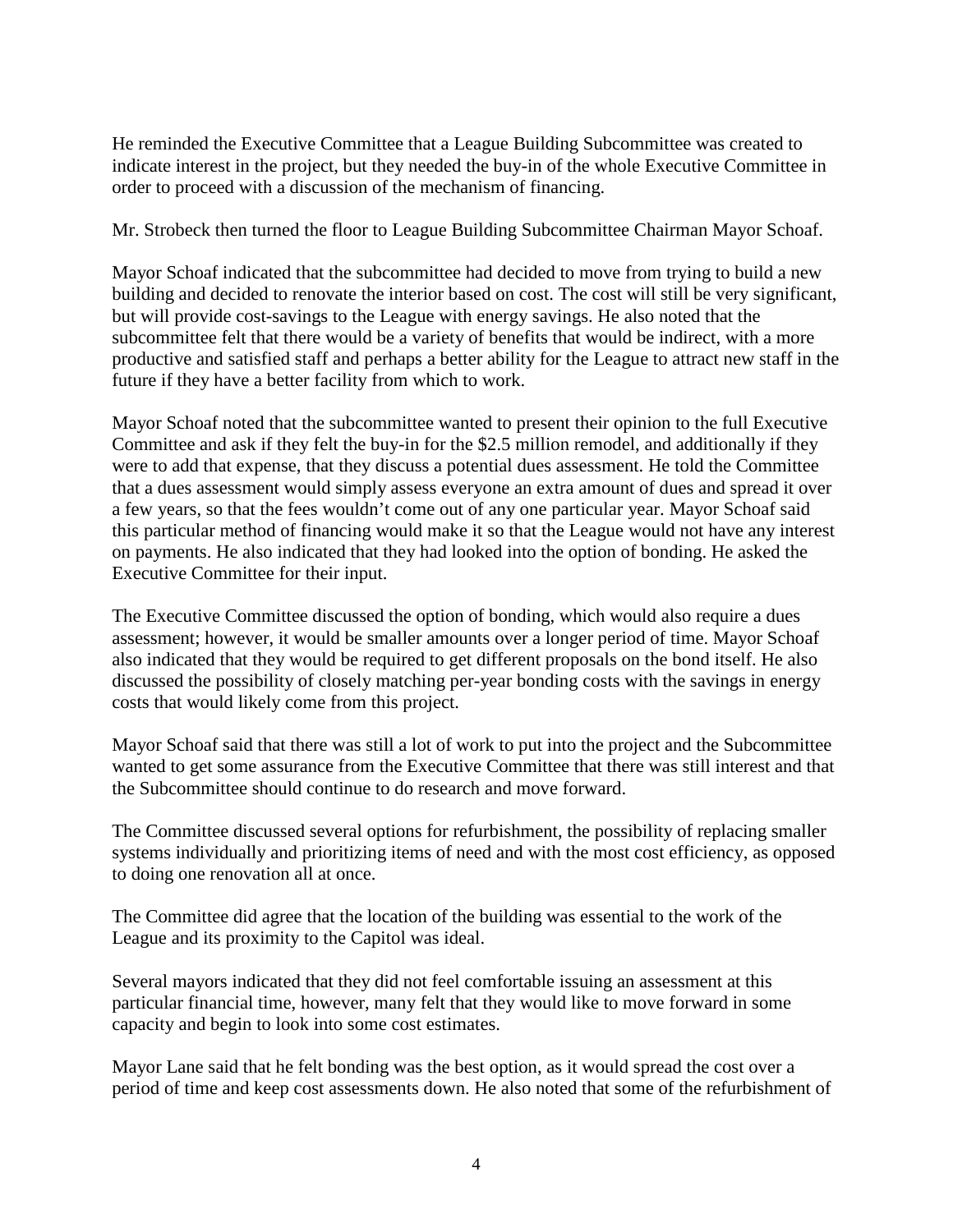the electrical and better efficiencies that were discussed might offset against any debt service. He said that while more information is needed, he would support continuing to consider.

Mayor Daniels also discussed the idea that with a remodel, there is the opportunity to add more rental space that could help offset some of the monthly expenses.

Mr. Strobeck said that the whole building is approximately 10,000 feet, with approximately 20% used as rental space.

Mayor Price said that he felt some sort of decision should be made, as even if the decision is to not make any improvements or renovations at this time, issues related may come up down the road and the Committee should consider setting aside money now for future projects.

Based on the discussion from the Executive Committee, President Tibshraeny felt the Committee was split and more preliminary work needed to be done. He suggested to Mayor Schoaf that the Subcommittee continue to work and possibly put some numbers together for the Executive Committee to review, including options for financing and a savings fund should the project be held for a later date.

# **5. SB1487 DEVELOPMENTS**

President Tibshraeny welcomed League General Counsel Christina Estes-Werther to provide an update on Senate Bill 1487.

Ms. Estes-Werther informed the Executive Committee that there had been no update since the last time they had met. She reminded the Committee that oral arguments had been held on February 28 with the Arizona Supreme Court and still no decision had been made.

Ms. Estes-Werther indicated that she had spoken with outside counsel immediately following the hearing and they also did not expect a quick response. She also said that there was still the case pending in superior court. If the Supreme Court does not take jurisdiction on the matter, she informed the committee that they would continue down the avenue of the Superior Court.

Ms. Estes-Werther told the Executive Committee that they would continue to be apprised of updates for this matter.

# **6. CONSTRUCTION SALES TAX UPDATE**

President Tibshraeny reminded the Executive Committee that this item had been covered during the Legislative Update by Legislative Director Patrice Kraus.

# **7. POLICY COMMITTEE REPORTS**

President Tibshraeny recognized Legislative Director Patrice Kraus and Deputy Director Tom Belshe to present the Policy Committee Report.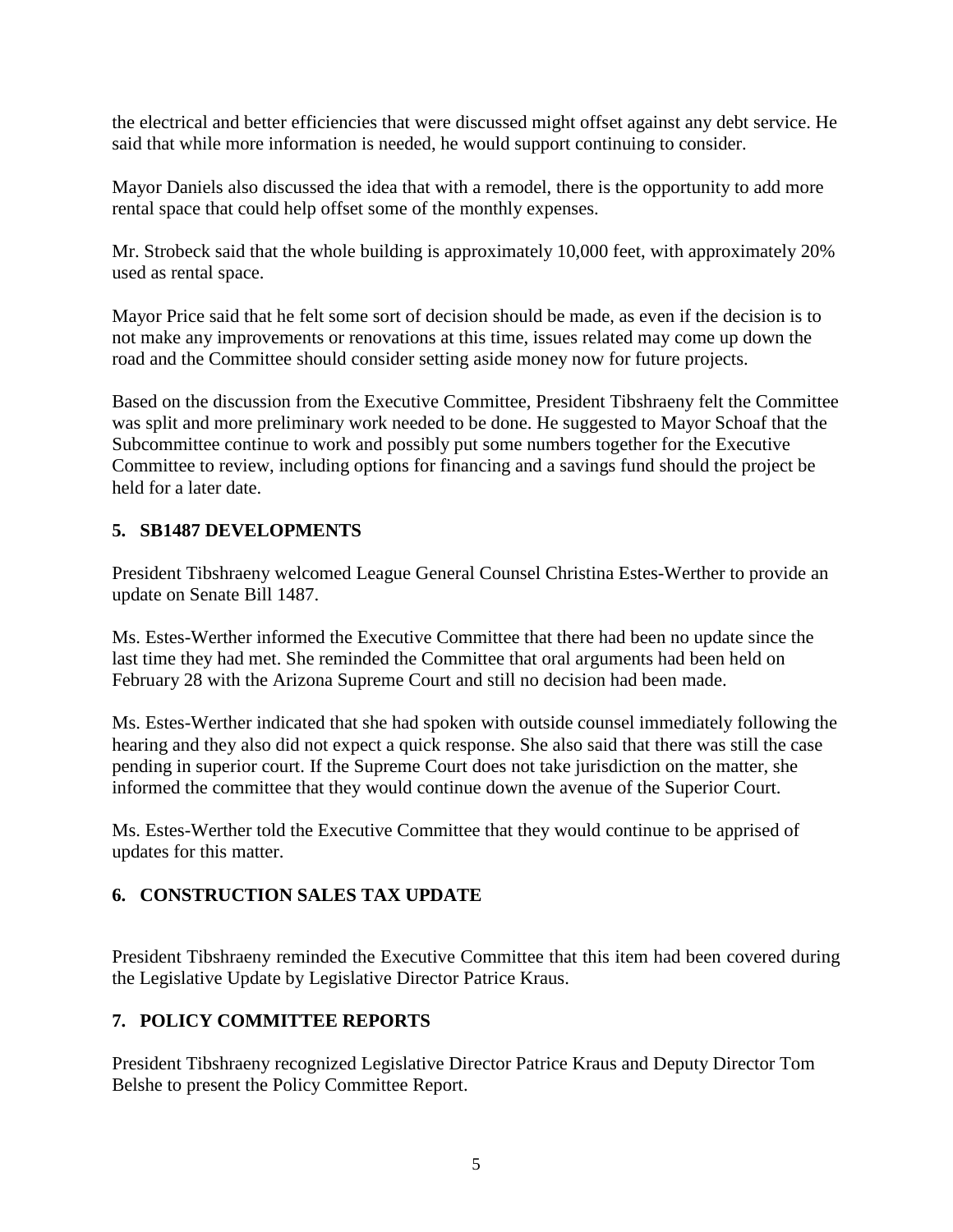Legislative Director Kraus reminded the Executive Committee that the Policy Committees were implemented three years ago to get more individuals involved in the policy process and that the Policy Committees are now the only process to develop a League resolution.

Ms. Kraus then turned the floor to Deputy Director Belshe to discuss the suggestions brought forward by the General Administration, Human Resources and Elections (GAHRE) Policy Committee.

Mr. Belshe said that one issue had been brought forward by the City of Maricopa relating to legislators transferring campaign contribution funds. This stemmed from a last-minute budget bill amendment from the 2016 legislative session that allows legislators to use money received through campaign contributions for statewide office or for federal office, but does not allow local elected officials to do the same. In the interest of fairness, the Policy Committee agreed that this was an issue that should be addressed.

Ms. Kraus then introduced League Legislative Associate Tom Savage to present an update on the Transportation Policy Committee.

Legislative Associate Savage said that the committee had introduced two policy issues, one from the City of Sedona and one from the City of Yuma.

Mr. Savage said that Sedona's policy item was related to off-highway vehicles being used on city streets. The city was seeking clarification in statue as well as some authority to restrict the usage of off-highway vehicles being used on the city streets.

The second issue was presented by the City of Yuma requesting for an increase to Highway User Revenue Funds (HURF). Mr. Savage indicated that both of these items were brought to the committee and further study and revision needed to be completed.

## **8. 2017 LEAGUE CONFERENCE UPDATE**

President Tibshraeny introduced League Communication and Education Director Matt Lore to discuss the upcoming League Annual Conference.

Communication and Education Director Lore reminded the Executive Committee that the League Annual Conference would be held August 22 – 25 at the Hilton El Conquistador in Oro Valley. He said that registration would be opening the week of May 22 and would open first to the League Executive Committee and their staff. Mr. Lore informed the Committee that information would be sent to the full committee and their staff, including intergovs and managers and reminded them to register quickly as the hotel typically sells out. He also provided a handout for the Executive Committee that would allow them to indicate room preference at the hotel.

Mr. Lore also directed the Executive Committee to the League Annual Conference sponsorship program. He reminded the Committee that the conference is the second largest revenue generator for the League and a large portion of that revenue comes from conference sponsors. Mr. Lore directed the Committee to the sponsor packet and reminded the Committee that if they had any